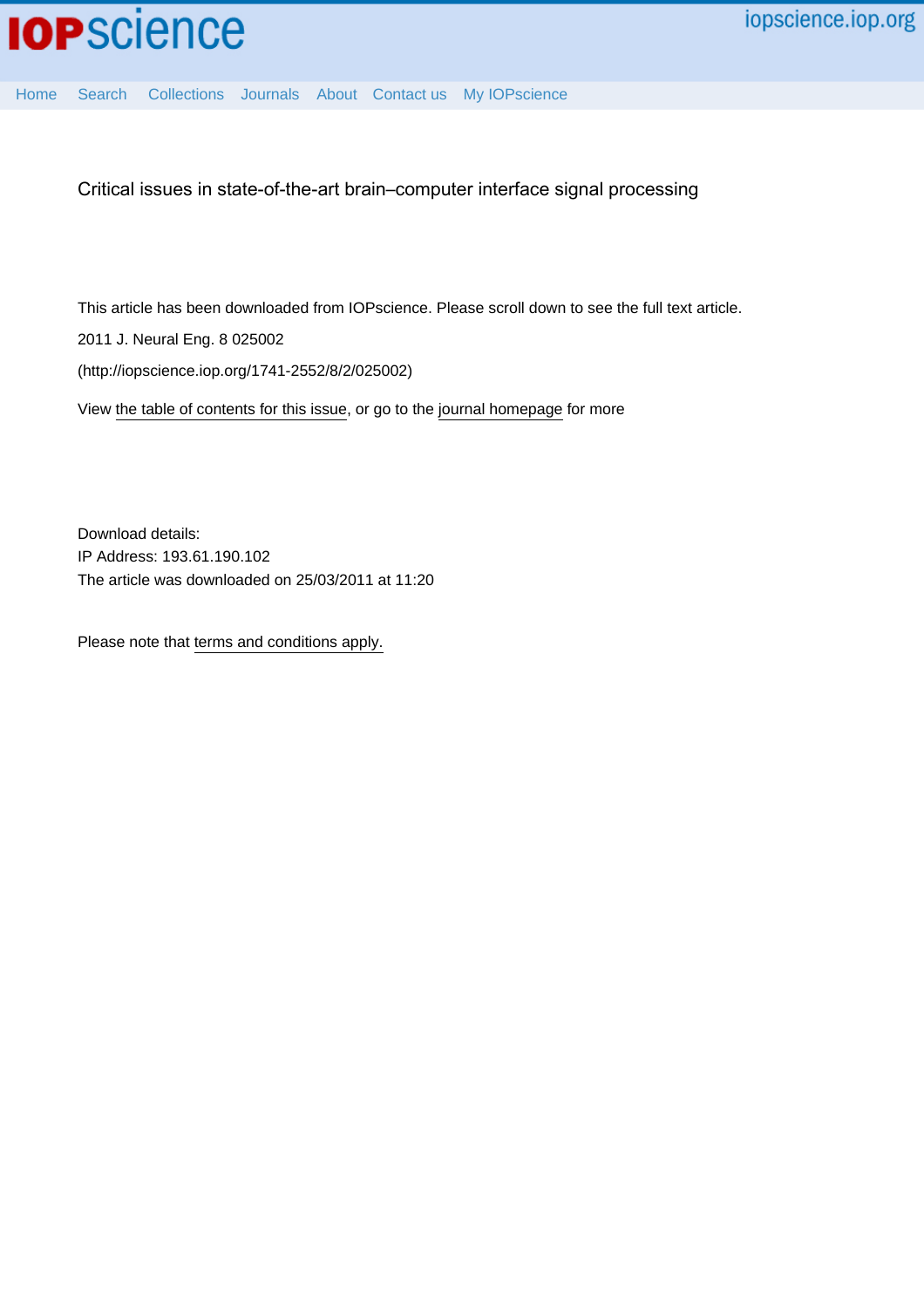J. Neural Eng. **8** (2011) 025002 (8pp) [doi:10.1088/1741-2560/8/2/025002](http://dx.doi.org/10.1088/1741-2560/8/2/025002)

# **REVIEW**

# **Critical issues in state-of-the-art brain–computer interface signal processing**

# Dean J Krusienski<sup>1</sup>, Moritz Grosse-Wentrup<sup>2</sup>, Ferran Galán<sup>3,8</sup>, **Damien Coyle<sup>4</sup>, Kai J Miller**<sup>5,6</sup>, Elliott Forney<sup>7</sup> and Charles W Anderson<sup>7</sup>

<sup>1</sup> Department of Electrical & Computer Engineering, Old Dominion University, Norfolk, VA 23529, USA

<sup>2</sup> Department Empirical Inference, Max Planck Institute for Biological Cybernetics, Tübingen, Germany

<sup>3</sup> Bernstein Center for Computational Neuroscience, Albert-Ludwigs-University, Freiburg, Germany

<sup>4</sup> Intelligent Systems Research Centre, University of Ulster, Derry, Northern Ireland, UK

<sup>5</sup> Department of Neurobiology and Behavior Physics, University of Washington, Seattle, WA 98195, USA

<sup>6</sup> Department of Physics, University of Washington, Seattle, WA 98195, USA

<sup>7</sup> Colorado State University, Fort Collins, CO 80523, USA

E-mail: [deankrusienski@ieee.org](mailto:deankrusienski@ieee.org)

Received 9 October 2010 Accepted for publication 2 November 2010 Published 24 March 2011 Online at [stacks.iop.org/JNE/8/025002](http://stacks.iop.org/JNE/8/025002)

## **Abstract**

This paper reviews several critical issues facing signal processing for brain–computer interfaces (BCIs) and suggests several recent approaches that should be further examined. The topics were selected based on discussions held during the *4th International BCI Meeting* at a workshop organized to review and evaluate the current state of, and issues relevant to, feature extraction and translation of field potentials for BCIs. The topics presented in this paper include the relationship between electroencephalography and electrocorticography, novel features for performance prediction, time-embedded signal representations, phase information, signal non-stationarity, and unsupervised adaptation.

(Some figures in this article are in colour only in the electronic version)

# **1. Introduction**

The signal processing (i.e. feature extraction and translation) scheme is the most vital component in the design of a successful brain–computer interface (BCI), which translates signals produced by the brain into useful device commands. A workshop at the *4th International BCI Meeting* was organized to review and evaluate the current state of signal processing of field potentials for BCIs. Field potentials represent the summed activity of multiple neurons recorded from implanted electrodes, electrodes placed on the surface of the cortex, or electrodes placed on the scalp. This paper discusses the crucial questions and strategies for BCI signal processing proposed by workshop participants.

# **2. Critical questions**

(i) *Should future BCI research emphasis shift from scalprecorded electroencephalography (EEG) to electrocorticography (ECoG), and how are the signals from the two modalities related?*

A step toward answering this question is to better understand the relationship between EEG and ECoG. Section [3.1](#page-2-0) examines this by comparing and contrasting the contribution of population synchronized (rhythmic) and asynchronous changes in the EEG and ECoG potential measurements.

(ii) *What promising feature extraction and translation techniques deserve more attention?*

<sup>8</sup> Current address: Institute of Neuroscience, Newcastle University, UK.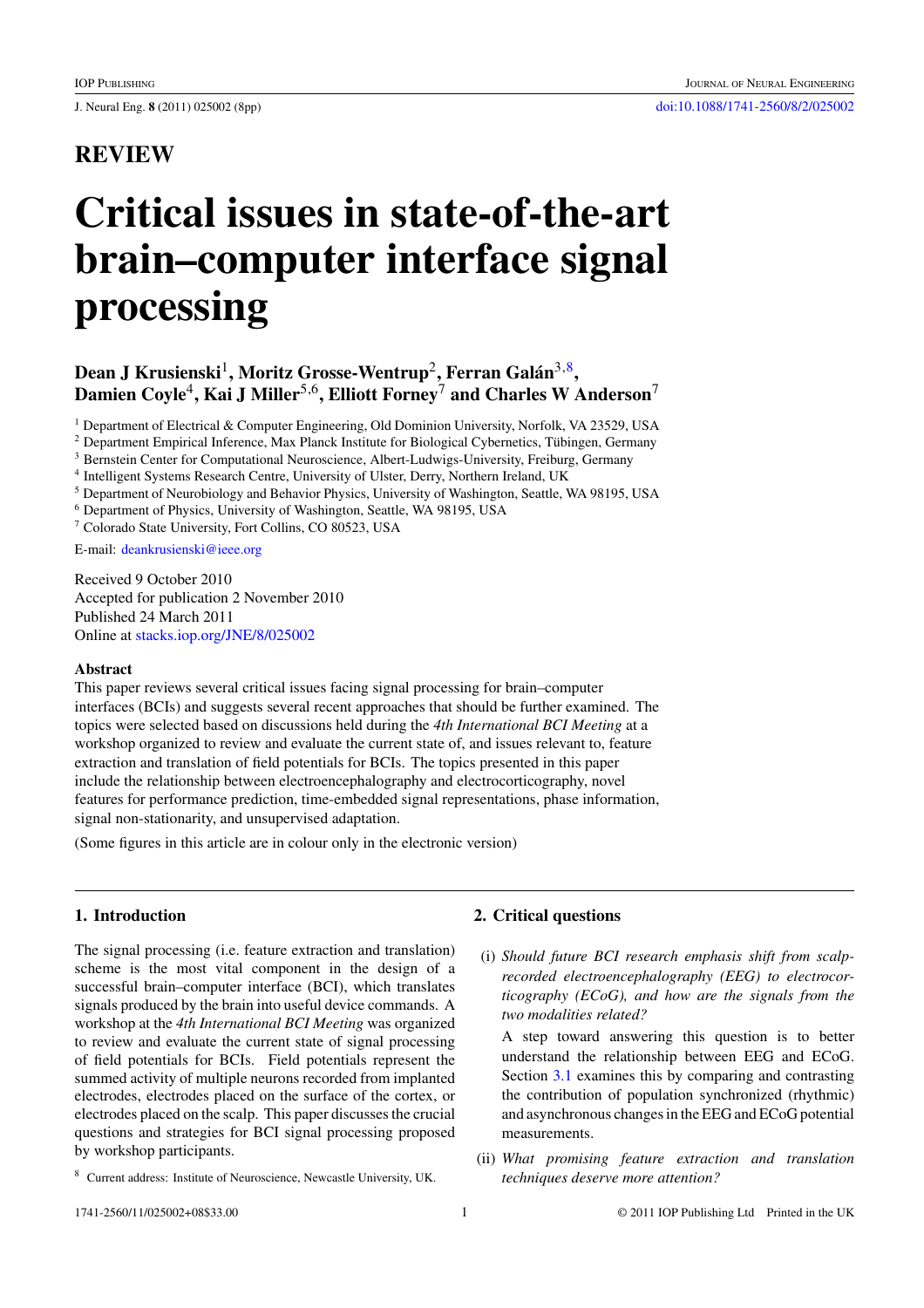<span id="page-2-0"></span>There are a number of promising approaches which have been presented in recent years that are currently underutilized. Sections [3.2](#page-3-0) and [3.3](#page-4-0) provide a review of two of these promising approaches: time-embedded EEG prediction and the utilization of phase information.

(iii) *Why are some individuals unable to use BCIs, and what are the predictors of BCI performance?*

Despite intensive research, a substantial percentage of users still appear incapable of learning how to operate a BCI. Recently, particular features that are predictors of BCI performance for sensorimotor rhythm (SMR) paradigms have been identified. Section [3.4](#page-4-0) addresses this issue by investigating the causal influences of other oscillations on SMRs.

(iv) *How can feature and classifier adaptation be used to cope with signal non-stationarities and aid user training, and what are effective approaches to encourage neuroplasticity in rehabilitation applications?*

Section [3.4](#page-4-0) discusses novel features that can aid user training, while section [3.5](#page-5-0) reviews and compares a number of state-of-the-art unsupervised adaptation approaches and presents new results.

## **3. Proposed strategies**

# *3.1. A 'back of the envelope' comparison between EEG and ECoG*

In order to understand the relationship between neuronal population processing and the measured potential in both EEG and ECoG, we make the following simplifications (following Nunez and colleagues [\[48–50\]](#page-7-0)) to compare the contribution of population synchronized (rhythmic) and asynchronous (broadband,  $1/f$ ) changes in the EEG and ECoG potential measurements [\[39\]](#page-7-0) (figure 1(*A*)).

- Planar approximation—we will initially ignore curvature of gyri, brain surface, skull, and scalp, and treat them all as having a stacked planar conformation.
- Point measurement approximation—consider the potential only at the centers of an ECoG electrode and an EEG electrode.
- Neglect effect of neuropil, tissue, skull, etc—solely consider the implications of the distance from the source of current density and the electrode.
- A point dipole approximation is used for the contribution to the electric potential of the current source density of an individual pyramidal neuron. At the EEG distance, this is appropriate, but at the ECoG distance, the quadripole moment will also likely contribute.
- The depth of the current dipole is approximated as 0.5 mm from the gyral surface (i.e. the depth of neurons in the upper cortical layers). The scalp surface is approximated as 12.5 mm from the most superficial gyral surface.
- Ignore angular dependence of dipole field.
- The lateral extent is considered to the limit where the contribution of a unit is 1*/*4 as large as the contribution directly below the electrode.



**Figure 1.** Illustration of basic comparison between EEG and ECoG (see the text for details): (*A*) simple heuristic for comparison, (*B*) synchronized cortical activity and (*C*) asynchronous cortical activity.

These assumptions lead us to the following approximations.

- The contribution to the potential due to a single unit with dipole moment **p** at a distance *r* from the unit is  $V \sim \frac{\mathbf{p}}{r^2}$ .
- The perpendicular distance, *L*, from the electrode to the furthest unit we consider ('Pooling length'—the radial distance to a unit with contribution to the potential which is 1/4 that of the closest unit) is then  $L = \sqrt{3}r_0$ , where  $r_0$ is the perpendicular distance from the electrode to a dipole source directly beneath. For EEG, this corresponds to a distance of ∼22 mm, and for ECoG, it corresponds to a distance of ∼0.9 mm. This corresponds to the area of pooling in EEG that is of the order of 500 times larger than that of ECoG.

To assess the contribution to the signal from cortical surface distributions of different sizes, we approximate the spatial extent of a coherent activity of the synchronized phenomenon as being of the same order as that of the pooling region of an EEG electrode (*N* total units) with coefficient  $β$  (figure 1(*B*)), and the spatial extent of an asynchronous, broadband change [\[40\]](#page-7-0), to be of the same order as that of the pooling region of an ECoG electrode (*M* total units, figure 1(*C*)). Note that 'units' might refer to the dipole moment produced by an input to a single synapse rather than the net dipole moment of a neuron, since macroscale field potentials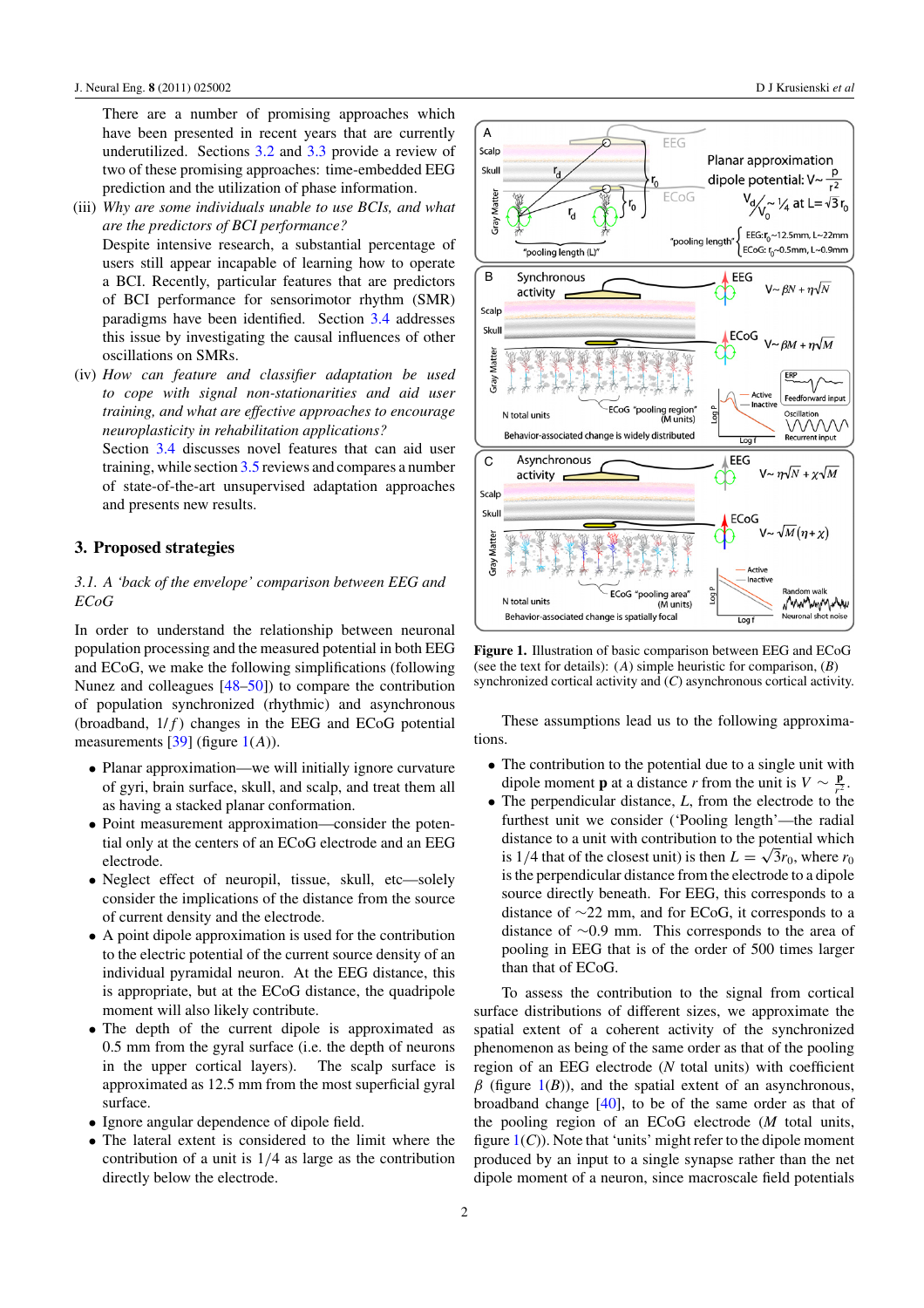<span id="page-3-0"></span>are understood to reflect a synaptic input [\[45](#page-7-0)]. To first order, these can be treated as independent, although they will actually be correlated because of the nonlinear potential dependence of active channels in the dendrite [\[60](#page-8-0)]. We will approximate the sources that lie within our 'pooling region' as being of equal magnitude for a first-order approximation. (Our cutoff was derived from the fact that contributions further away were of less magnitude.)

In comparing synchronous and asynchronous cortical sources, we keep in mind that they will be accompanied by a constant magnitude, task-independent 1/*f* noise throughout the whole pooling range, with coefficient *η*.

Synchronized units add in linearly  $V \sim \beta N$ , and asynchronous changes add in quadrature  $V \sim \chi \sqrt{N}$ . Therefore, for an activity that is synchronized across the whole EEG pooling region (figure [1\(](#page-2-0)*B*)),

- $V \sim \beta N + \eta \sqrt{N}$  (EEG)
- $V \sim \beta M + \eta \sqrt{M}$  (ECoG).

For an activity that is asynchronous, and task-modulated at the scale of the ECoG pooling region (figure  $1(C)$  $1(C)$ ),

- $V \sim \eta \sqrt{N} + \chi \sqrt{M}$  (EEG)
- $V \sim \sqrt{M} (\eta + \chi)$  (ECoG).

These approximations suggest that synchronized cortical oscillations may be differently reflected at the EEG scale than the ECoG scale. Because of the influence of rhythms on the local cortical activity clusters by gyral anatomy [\[42](#page-7-0)], a rhythm may be more pronounced in ECoG (at the brain surface) than EEG, which averages over a spatial area (diameter  $2L = \sim 4-5$  cm) that is larger than the width of a gyrus (diameter  $\sim$ 2 cm). At the EEG scale, a rhythm might be more pronounced, due to averaging, than that of a single ECoG measurement because the synchronized portion of the cortical activity adds linearly, while the background noise adds in quadrature. Likewise, a feed-forward, weak-but-synchronized [\[8](#page-6-0)], event-related potential (ERP) may be more dramatic when observed at the larger scale of EEG, where unrelated 1*/f* noise has been averaged away.

Broadband,  $1/f$ , spectral changes have been demonstrated to be extremely robust correlates of the local cortical activity in the ECoG signal [\[39](#page-7-0), [40](#page-7-0), [42](#page-7-0)], and are the most robust correlates of the mean population firing rate at the LFP scale [\[35,](#page-7-0) [42](#page-7-0)]. These are spatially very focal, with very different behavioral specificity in adjacent electrodes that are 1 cm from one another [\[40\]](#page-7-0). Because these broadband shifts scale like  $\chi \sqrt{N}$ , even very large increases in  $\chi$  will be lost at the larger EEG scale. It is very likely that many of the reports of 'high gamma' oscillations in ECoG are, in fact, shifts in 1*/f* phenomena [\[40,](#page-7-0) [42\]](#page-7-0).

Real neuronal populations that are measured by either ECoG or EEG will, of course, not be matched to one scale or another, but will exist in one of the three regimes. They will be less than *N*, greater than *N* but less than *M*, or greater than *M*.

Cortical columns (or 'modules') represent the minimum cluster of neurons involved in a particular aspect of task-related processing, and are typically of the order of ∼0.5–0.7 mm in

diameter, although they vary in size by the cortical region [\[27](#page-7-0)]. Therefore, the standard clinical ECoG electrode, which has 2.3 mm diameter exposed to the cortical surface, for a total ∼4 mm pooling when one considers the above estimate, will pool over *<*20 such columns. A broadband 1/*f* spectral change will then have to satisfy  $\chi * C \approx 20\eta$  to be perceptible in the ECoG measurement (where *C* is the number of columns that are activated at strength *χ* during task engagement).

Can these broadband changes be captured at the EEG scale? To have the same contribution to EEG that a single cortical column would need to have to be measured in ECoG, the spatial extent of cortical activity would have to span nearly the full width of a gyrus, and nearly a centimeter longitudinally. Based upon ECoG measurements of the 1/*f* change in the visual cortex, it might be possible to extract during the visual input directly over the occipital pole [\[41](#page-7-0)]. In the precentral motor cortex, the movement of several digits in concert might also produce a widespread change dramatic enough to be measured in the EEG [\[40\]](#page-7-0).

#### *3.2. Time-embedded EEG and neural networks*

Current feature generation methods used in non-invasive BCI systems typically involve the use of power-spectral densities (PSDs) or time embedding. Although each of these methods has been applied with a level of success [\[1](#page-6-0), [44](#page-7-0)], they both have a limited ability to capture the temporal information present within a signal. PSDs represent only the estimated power across a range of frequencies. Consequently, any correlations or differences in the phase across multiple channels or sensors are not readily expressed using a standard PSD. Time embedding, on the other hand, attempts to account for temporal information by embedding a number of time steps into a single sample. Although time embedding may be capable of reflecting more specific temporal information, it is limited by the size of the embedding dimension and may require larger training sets in order to sufficiently sample the higher dimensional output space.

The use of recurrent artificial neural networks (RNNs), artificial neural networks that contain feedback connections, may provide solutions to these problems. These feedback connections give RNNs an intrinsic state that allows them to incorporate information from previous inputs. Certain classes of RNNs, such as Elman's simple recurrent network (SRN) [\[30\]](#page-7-0), are capable of representing complex, nonlinear, spatiotemporal patterns. Such a model can also be allowed to become an autonomous and dynamical system by operating over its own predictions as inputs. When using a sufficient number of units (several hundred), these autonomous models produce very rich and accurate EEG predictions.

To explore the practical ability of RNNs to model neural signals, SRNs were trained using conjugate gradient backpropagation [\[46,](#page-7-0) [69\]](#page-8-0) to forecast the EEG for each distinct mental state. In this way, an expert at modeling the signals belonging to each class is created  $[51]$  $[51]$ . The feature space can then be viewed as the forecasting error and the classification of previously unseen data can be performed by selecting the class associated with the model that performed best, or by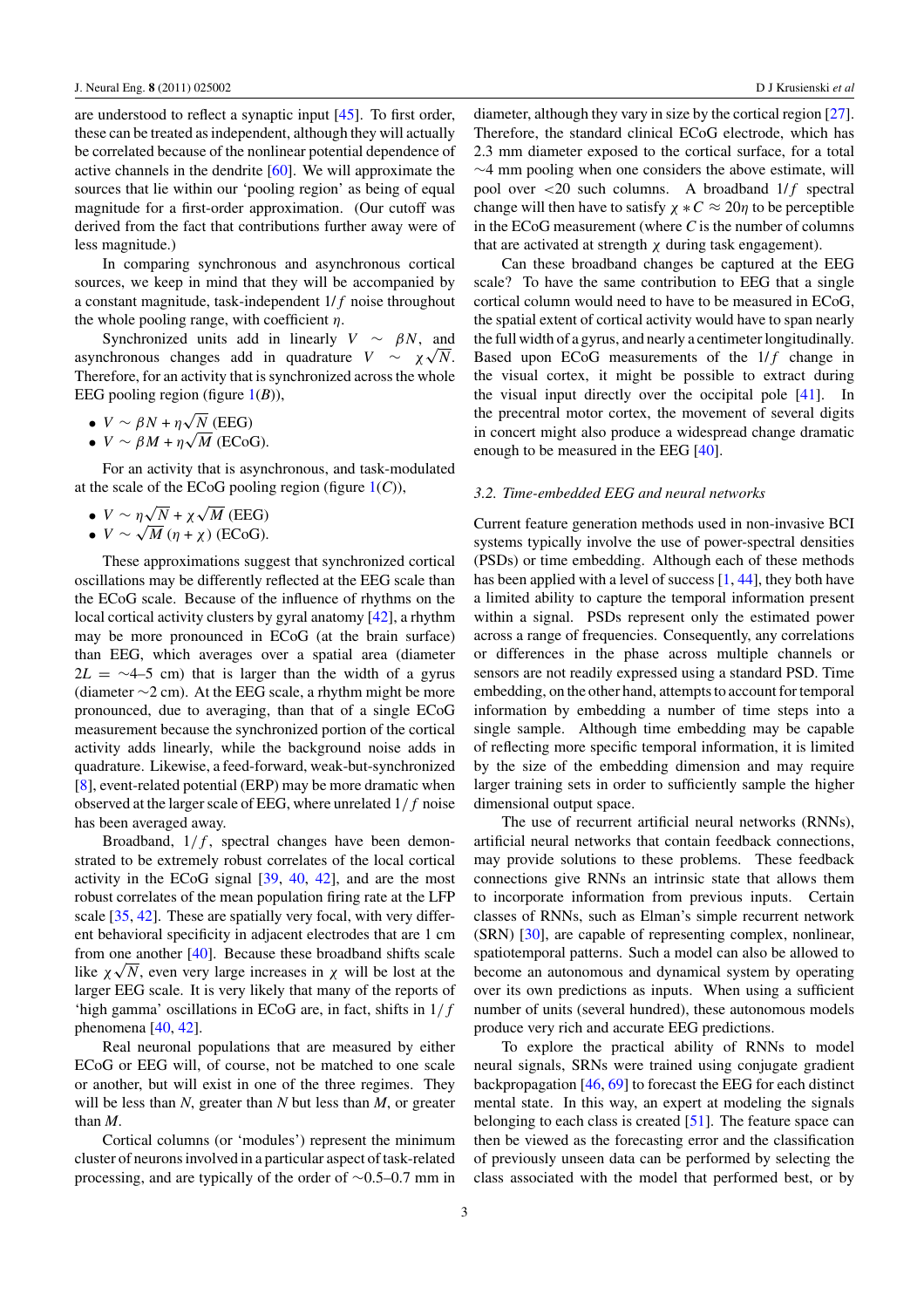<span id="page-4-0"></span>

**Figure 2.** Feature distribution and covariate shift minimization [\[56](#page-7-0), [57](#page-7-0)]. Reproduced from [56] with permission from IEEE.

using various alternative approaches. A range of other neural network-based approaches involving EEG predictions and the prediction error have also shown promise in this regard [\[13–16,](#page-6-0) [26](#page-7-0), [29](#page-7-0), [47\]](#page-7-0).

#### *3.3. Sensorimotor representations by phase information*

The amplitude and the phase of neural oscillations are spatially and temporally modulated while processing information [\[9](#page-6-0), [20,](#page-7-0) [36,](#page-7-0) [43](#page-7-0), [52](#page-7-0)]. Furthermore, amplitude–phase crossfrequency coupling is suggested to play an important role in neural coding [\[10,](#page-6-0) [41](#page-7-0)]. However, while neural representations of movement kinematics and movement imagination by amplitude information in the sensorimotor cortex have been extensively reported using different oscillatory signals (LFP, ECoG, MEG, EEG) [\[38–40](#page-7-0), [53](#page-7-0), [67](#page-8-0)], the role of the phase has been largely unexplored. To date, the published experimental evidence for representations by phase information in the sensorimotor cortex is restricted to studies describing the synchronized activity between M1 and hand speed [\[28](#page-7-0)], cortico-muscular coupling (see [\[2\]](#page-6-0) for a review), movementrelated cortico–cortical coupling [\[11](#page-6-0), [17\]](#page-6-0), and the instructeddelay reaching task study by Rubino *et al* [\[55](#page-7-0)] reporting phase tuning to targets to be reached when LFP beta oscillations phase locked to target cue onset. With the exception of the phase-locking value (PLV) [\[24](#page-7-0), [68\]](#page-8-0), most state-of-the-art BCI methods [\[3,](#page-6-0) [32](#page-7-0)] rely on different amplitude/power-related estimators and non-circular statistics, respectively.

In addition to its technological use, BCI control is an experimental paradigm that can provide valuable information about the neural code and neural plasticity in the motor system by assessing neural activity–behavior mapping dynamics. Further research extending the feature extraction and translation methods utilized in BCI systems in order to assess the complementary information encoded by amplitude and phase would contribute to a better understanding of sensorimotor representations, as well as leading to enhanced BCI performance.

# *3.4. Causal influence of gamma oscillations on the sensorimotor-rhythm*

Recently, evidence has been presented that processes generating distributed *γ* -range oscillations also exert a causal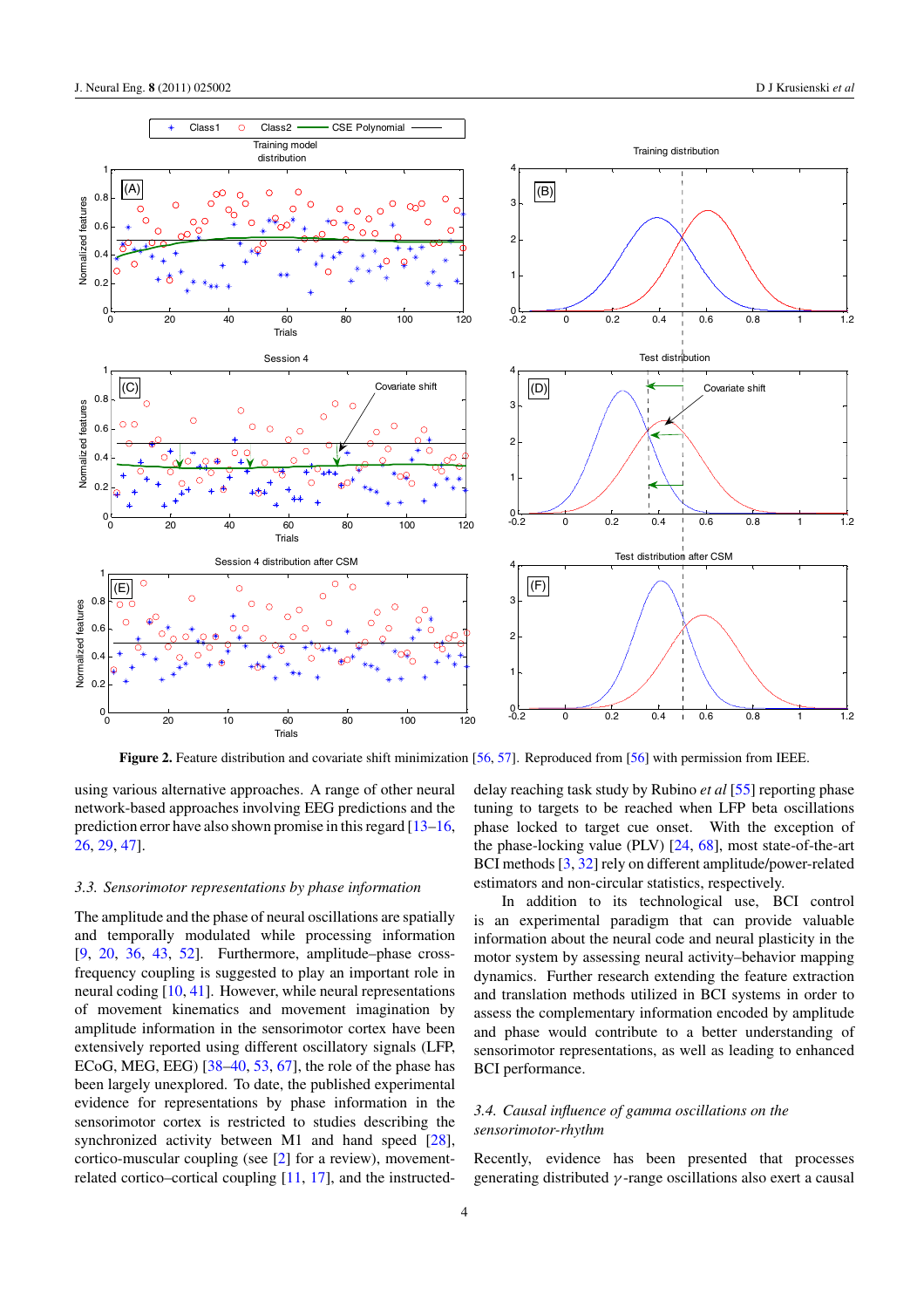<span id="page-5-0"></span>

**Figure 3.** Comparative plots for CSM versus no-adaptation (left), de-biasing versus no-adaptation (center) and CSM versus de-biasing (right). Reproduced with permission from [\[57](#page-7-0)].

influence on the SMR [\[17,](#page-6-0) [23](#page-7-0)]. For BCIs, these results imply that processes generating  $\gamma$ -range oscillations act as a modulatory variable on a subject's capability of volitionally controlling the SMR by means of motor imagery, providing an explanation for the trial-to-trial performance variation. More importantly, these results further suggest that subjects might benefit from receiving feedback on their current state of *γ* -power, as this feedback may help the user to modulate their mental states to enhance performance. Others have shown that the SMR during rest can predict a subject's capacity to successfully operate a sensorimotor BCI [\[6\]](#page-6-0).

Exploring feature spaces informative of a subject's capacity to operate a BCI, rather than feature spaces optimal for intention inference, may have a large impact on performance; however, several fundamental problems need to be addressed. For example, the neuro-physiological causes of good or poor BCI performance remain largely unknown. While recent investigations show promise  $[6, 23]$  $[6, 23]$  $[6, 23]$ , a multitude of currently unknown brain processes most likely affects BCI performance, and may vary across experimental paradigms. These need to be explored in order to design feedback procedures optimal for teaching subjects how to operate a BCI. Study differences should be taken into account as the causes of BCI performance can be investigated on several different levels: Blankertz *et al* [\[6](#page-6-0)] investigate across-subject performance predictors, while Grosse-Wentrup *et al* [\[23\]](#page-7-0) address the within-subject variation in performance. Finally, the importance of transferring insights gained from healthy subjects to patients cannot be overemphasized.

#### *3.5. Unsupervised adaptation in sensorimotor rhythms BCIs*

Accurate and robust unsupervised adaptation is considered a key challenge for BCI deployment outside the lab where the intent of the subject and class information is unknown. Issues and approaches to address this include the following.

- (i) *Covariate shift adaptation/minimization.* When the distribution of the training features and test features follows different distributions while the conditional distribution of the output values (of the classifier) and the features is unchanged, it is referred to as covariate shift [\[63\]](#page-8-0) (refer to figure [2\)](#page-4-0). Unsupervised covariate shift minimization (CSM)  $[56, 57]$  $[56, 57]$  $[56, 57]$  $[56, 57]$  can be achieved by estimating the shift in distribution using a least-squares fitting polynomial for each feature and removing the shift by adding the common mean of the training feature distributions so that the feature space distribution remains constant over time, as described in [\[56,](#page-7-0) [57\]](#page-7-0). Off-line supervised methods have also been proposed to address the covariate shift problem [\[5,](#page-6-0) [33](#page-7-0), [63](#page-8-0)].
- (ii) *Feature adaptation/regression*. This involves adapting the parameters of the feature extraction methods to account for subject learning. An approach to adaptively weight features based on  $\mu$  and  $\beta$  rhythm amplitudes and their interactions using regression [\[37](#page-7-0)] resulted in significant performance improvements and may be adapted for unsupervised feature adaptation. CSM [\[56](#page-7-0), [57](#page-7-0)] can be considered an anti-biasing method because it prevents the classifier biasing, whereas feature adaptation/regression is likely to result in the need to adapt the classifier to suit new feature distributions.
- (iii) *Classifier adaptation.* Unsupervised classifier adaptation has received more attention than feature adaptation with a number of methods proposed [\[7](#page-6-0), [18](#page-7-0), [22,](#page-7-0) [25,](#page-7-0) [31](#page-7-0), [34](#page-7-0), [37,](#page-7-0) [58](#page-8-0), [62,](#page-8-0) [64–66\]](#page-8-0). Classifier adaptation is required when significant learning (or relearning) induced plasticity in the brain significantly alters the brain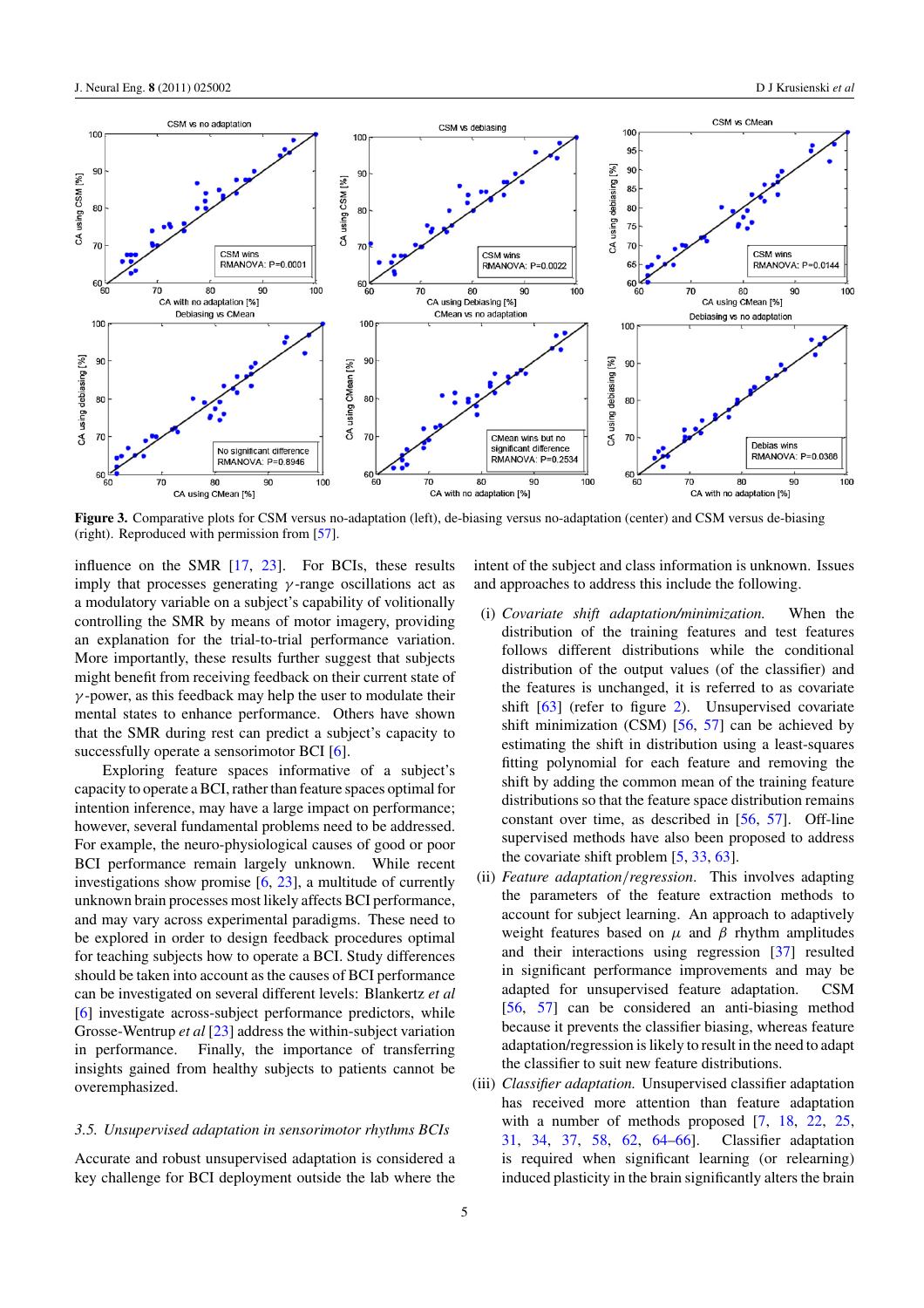<span id="page-6-0"></span>dynamics resulting in a shift in feature distribution as well as significant changes in the conditional distribution between features and classifier output, as opposed to cases where only the covariate shift has occurred. In [\[65](#page-8-0)], a number of unsupervised classifier adaptation methods were proposed.

(iv) *Post-processing.* To account for short-term biasness, debiasing the classifier output, in its simplest form, can be performed in an unsupervised manner by removing the mean calculated from a window of recent classifier outputs from the instantaneous value of the classifier [\[58](#page-8-0)], referred to as normalization in [\[19](#page-7-0)] where the standard deviation is also used to produce a control signal which is assumed to be stationary. De-biasing is suitable when the covariate shift has not been accounted for and can improve the online feedback response but may only provide a slight performance improvement. It has been shown that unsupervised feature adaptation through CSM can outperform unsupervised classifier adaptation and post-classification processing [\[54](#page-7-0)] (refer to the results presented in figure [3\)](#page-5-0). See [\[37\]](#page-7-0) for an interesting discussion of the interplay between feature regression and classifier adaptation.

The success of adaptation depends upon the context in which the BCI is used, be it for alternative communication where the probability of interpreting the user's intent correctly is maximized, or for inducing neuroplastic changes in specific cortical areas, e.g., in stroke rehabilitation [\[39](#page-7-0), [54,](#page-7-0) [61](#page-8-0)]. Additionally, several key questions regarding adaptation rates remain: whether online adaptation is necessary, stability of various signals, and whether ECoG translation algorithms require less adaptation compared to EEG [4, 12, [37](#page-7-0), [59](#page-8-0)].

#### **4. Summary**

As BCI signal processing continues to evolve, the next horizon is to better incorporate additional information about neurophysiology, disease traits and progression, signal dynamics, feature relationships, and feature trainability into the current or prospective approaches.

## **Acknowledgments**

The authors would like to thank the other workshop participants for their contributions to the workshop discussions. D Coyle would like to thank A Satti for providing input to section [3.4,](#page-4-0) based on ongoing research in unsupervised BCI adaptation. D J Krusienski is funded in part by the National Science Foundation (0905468) and the National Institutes of Health (NIBIB/NINDS EB00856). D Coyle is funded in part by the UK Engineering and Physical Sciences Research Council (EP/H012958/1) and the Centre of Excellence in Intelligent Systems project funded by Invest Northern Ireland. K J Miller is funded by the National Aeronautics and Space Administration Graduate Student Research Program. C W Anderson is funded in part by the National Science Foundation (0208958). F Galán was funded by the German Federal Ministry of Education and Research (grant 01GQ0830 to the BFNT-Bernstein Focus Neurotechnology Freiburg∗Tuebingen and grant 01GQ0762).

# **References**

- [1] Anderson C W and Bratman J A 2008 Translating thoughts into actions by finding patterns in brainwaves *Proc. of the 14th Yale Workshop on Adaptive and Learning Systems (New Haven, CT, USA)* pp 1–6
- [2] Baker S N 2007 Oscillatory interactions between sensorimotor cortex and the periphery *Curr. Opin. Neurobiol.* **17** [649–55](http://dx.doi.org/10.1016/j.conb.2008.01.007)
- [3] Bashashati A, Fatourechi M, Ward R K and Birch G E 2007 A survey of signal processing algorithms in brain–computer interfaces based on electrical brain signals *J. Neural. Eng.* **4** [R32–57](http://dx.doi.org/10.1088/1741-2560/4/2/R03)
- [4] Blakely T, Miller K J, Zanos S, Rao R P N and Ojemann J G 2009 Robust long term control of an electrocorticographic brain–computer interface with fixed parameters *Neurosurg. Focus* **27** [E13](http://dx.doi.org/10.3171/2009.4.FOCUS0977)
- [5] Blankertz B, Kawanabe M, Tomioka R, Hohlefeld F, Nikulin V and Müller K R 2008 Invariant common spatial patterns: alleviating nonstationarities in brain–computer interfacing *Advances in Neural Information Processing Systems* vol 20 (Cambridge, MA: MIT Press)
- [6] Blankertz B, Sannelli C, Halder S, Hammer E M, Kübler A, Müller K R, Curio G and Dickhaus T 2010 Neurophysiological predictor of SMR-based BCI performance *NeuroImage* **51** [1303–9](http://dx.doi.org/10.1016/j.neuroimage.2010.03.022)
- [7] Blumberg J, Rickert J, Waldert S, Schulze-Bonhage A, Aertsen A and Mehring C 2007 Adaptive classification for brain–computer interfaces *Conf. Proc. IEEE Engineering in Medicine and Biology Society* vol 1 (Piscataway, NJ: IEEE) pp 2536–9
- [8] Bruno R M and Sakmann B 2006 Cortex is driven by weak but synchronously active thalamocortical synapses *Science* **312** [1622](http://dx.doi.org/10.1126/science.1124593)
- [9] Busch N A, Dubois J and VanRullen R 2009 The phase of ongoing EEG oscillations predicts visual perception *J. Neurosci.* **29** [7869–76](http://dx.doi.org/10.1523/JNEUROSCI.0113-09.2009)
- [10] Canolty R T, Edwards E, Dalal S S, Soltani M, Nagarajan S S, Kirsch H E, Berger M S, Barbaro N M and Knight R T 2006 High gamma power is phase-locked to theta oscillations in human neocortex *Science* **313** [1626–8](http://dx.doi.org/10.1126/science.1128115)
- [11] Canolty R, Ganguly K, Kennerley S, Cadieu C F, Koepsell K, Wallis J and Carmena J M C 2010 Oscillatory phase coupling coordinates anatomically dispersed functional cell assemblies *PNAS* **107**(40) 17356–61
- [12] Chao Z C, Nagasaka Y and Fujii N 2010 Long-term asynchronous decoding of arm motion using electrocorticographic signals in monkeys *Front. Neuroeng.* **3** 3
- [13] Coyle D 2009 Neural network based auto association and time-series prediction for biosignal processing in brain–computer interfaces *IEEE Comput. Intell. Mag.* **4** [47–59](http://dx.doi.org/10.1109/MCI.2009.934560)
- [14] Coyle D, Prasad G and McGinnity T M 2009 Faster self-organizing fuzzy neural network training and a hyperparameter analysis for a brain–computer interface *IEEE Trans. Syst. Man Cybern. B* **39** [1458–71](http://dx.doi.org/10.1109/TSMCB.2009.2018469)
- [15] Coyle D, Prasad G and McGinnity T M 2005 A time-series prediction approach for feature extraction in a brain–computer interface *IEEE Trans. Neural Syst. Rehabil. Eng.* **13** [461–7](http://dx.doi.org/10.1109/TNSRE.2005.857690)
- [16] Coyle D, Satti A and McGinnity T M 2010 Predictive-spectral-spatial preprocessing for a multiclass brain–computer interface *Int. Joint Conf. on Neural Networks* (Barcelona, Spain) pp 3347–64
- [17] Darvas F, Miller K J, Rao R P N and Ojemann J G 2009 Nonlinear phase–phase coupling mediates communication between distant sites in human neocortex *J. Neurosci.* **29** [426–35](http://dx.doi.org/10.1523/JNEUROSCI.3688-08.2009)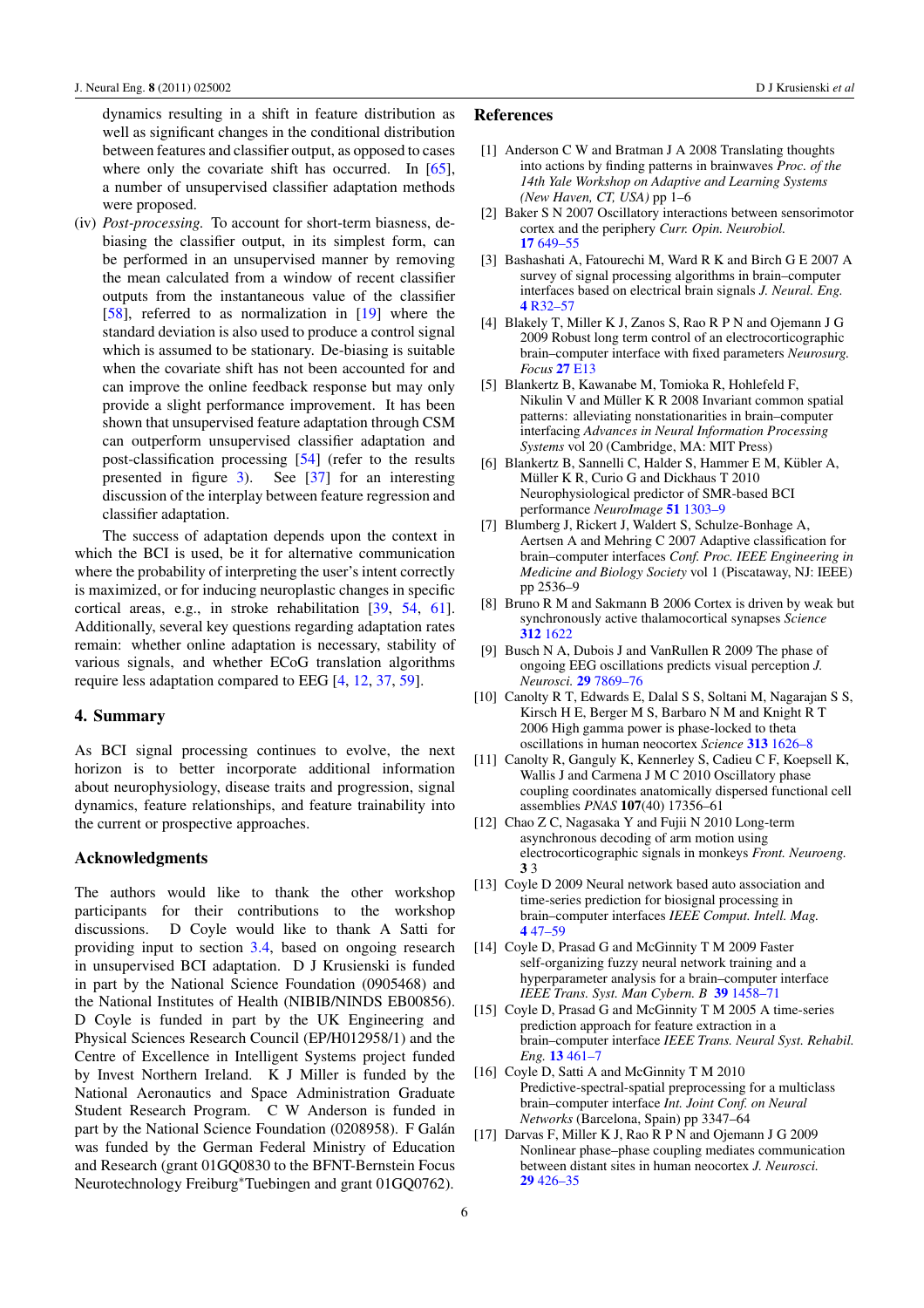- <span id="page-7-0"></span>[18] Eren S, Grosse-Wentrup M and Buss M 2007 Unsupervised classification for non-invasive brain–computer interfaces *Proc. of Automed Workshop (Dusseldorf, Germany: VDI)* pp 65–6
- [19] Fabiani G E, McFarland D J, Wolpaw J R and Pfurtscheller G 2004 Conversion of EEG activity into cursor movement by a brain–computer interface (BCI) *IEEE Trans. Neural Syst. Rehabil. Eng.* **12** [331–8](http://dx.doi.org/10.1109/TNSRE.2004.834627)
- [20] Freeman W J 2004 Origin, structure, and role of background EEG activity: II. Analytic phase *Clin. Neurophysiol.* **115** [2089–107](http://dx.doi.org/10.1016/j.clinph.2004.02.028)
- [21] Galán F, Witte M, Waldert S, Aertsen A, Birbaumer N, Braun C and Mehring C 2010 The phase of neuronal oscillations encodes hand movement direction *4th Int. BCI Meeting (Monterey, CA, USA)*
- [22] Gan J 2006 Self-adapting BCI based on unsupervised learning *Proc. of the 3rd Int. Workshop on Brain–Computer Interfaces (Graz, Austria)* pp 50–1
- [23] Grosse-Wentrup M, Schölkopf B and Hill J 2010 Causal influence of gamma-oscillations on the sensorimotor-rhythm *NeuroImage* (at press)
- [24] Gysels E and Celka P 2004 Phase synchronization for the recognition of mental tasks in a brain–computer interface *IEEE Trans. Neural Syst. Rehabil. Eng.* **12** [406–15](http://dx.doi.org/10.1109/TNSRE.2004.838443)
- [25] Hasan B and Gan J 2009 Unsupervised adaptive GMM for BCI *Proc. of the 4th Int. IEEE EMBS Conf. on Neural Engineering (Antalya, Turkey)* pp 295–8
- [26] Haselsteiner E and Pfurtscheller G 2000 Using time-dependent NNs for EEG classification *IEEE Trans. Rehabil. Eng.* **8** [457–62](http://dx.doi.org/10.1109/86.895948)
- [27] Horton J C and Adams D L 2005 The cortical column: a structure without a function *Phil. Trans. R. Soc.* B **[360](http://dx.doi.org/10.1098/rstb.2005.1623)** 837
- [28] Jerbi K, Lachaux J P, N'Diaye K, Pantazis D, Leahy R, Garnero L and Baillet S 2007 Coherent neural representation of hand speed in humans revealed by MEG imaging *PNAS* **104** [7676–81](http://dx.doi.org/10.1073/pnas.0609632104)
- [29] Kohlmorgen J, Müller K-R, Rittweger J and Pawelzik K 2000 Identification of nonstationary dynamics in physiological recordings *Biological Cybernetics* vol 83 (Berlin: Springer) pp 73–84
- [30] Kremer S C 1995 On the computational power of Elman–Style recurrent networks *IEEE Trans. Neural Netw.* **6** [1000–4](http://dx.doi.org/10.1109/72.392262)
- [31] Liu G, Huang G, Meng J, Zhang D and Zhu X 2009 Unsupervised adaptation based on fuzzy c-means for brain–computer interface *1st Int. Conf. on Information Science and Engineering (Nanjing, China)* pp 4122–5
- [32] Lotte F, Congedo M, L'ecuyer A, Lamarche F and Arnaldi B 2006 A review of classification algorithms for EEG-based brain–computer interfaces *J. Neural. Eng.* **4** [R1–13](http://dx.doi.org/10.1088/1741-2560/4/2/R01)
- [33] Lotte F and Guan C 2010 Regularizing common spatial patterns to improve BCI designs: unified theory and new algorithms *IEEE Trans. Biomed. Eng.* (at press)
- [34] Lu S, Guan C and Zhang H 2008 Unsupervised brain–computer interface based on inter-subject information *30th Annu. Int. IEEE EMBS Conf. (Vancouver, British Columbia, Canada)* pp 638–41
- [35] Manning J R, Jacobs J, Fried I and Kahana M J 2009 Broadband shifts in local field potential power spectra are correlated with single-neuron spiking in humans *J. Neurosci.* **29** [13613](http://dx.doi.org/10.1523/JNEUROSCI.2041-09.2009)
- [36] Mathewson K E, Gratton G, Fabiani M, Beck D M and Ro T 2009 To see or not to see: prestimulus alpha phase predicts visual awareness *J. Neurosci.* **29** [2725–32](http://dx.doi.org/10.1523/JNEUROSCI.3963-08.2009)
- [37] McFarland D J and Wolpaw J R 2005 Sensorimotor rhythm-based brain–computer interface (BCI): feature selection by regression improves performance *IEEE Trans. Neural Syst. Rehabil. Eng.* **13** [372–9](http://dx.doi.org/10.1109/TNSRE.2005.848627)
- [38] Mehring C, Rickert J, Vaadia E, Cardoso de Oliveira S, Aertsen A and Rotter S 2003 Inference of hand movements

from local field potentials in monkey motor cortex *Nat. Neurosci.* **6** [1253–4](http://dx.doi.org/10.1038/nn1158)

- [39] Miller K J, Leuthardt E C, Schalk G, Rao R P, Anderson N R, Moran D W, Miller J W and Ojemann J G 2007 Spectral changes in cortical surface potentials during motor movement *J. Neurosci.* **27** [2424–32](http://dx.doi.org/10.1523/JNEUROSCI.3886-06.2007)
- [40] Miller K J, Zanos S, Fetz E E, den Nijs M and Ojemann J G 2009 Decoupling the cortical power spectrum reveals real-time representation of individual finger movements in humans *J. Neurosci.* **29** [3132](http://dx.doi.org/10.1523/JNEUROSCI.5506-08.2009)
- [41] Miller K J *et al* 2010 Dynamic modulation of local population activity by rhythm phase in human occipital cortex during a visual search task *Front. Hum. Neurosci.* **4** [197](http://dx.doi.org/10.3389/fnhum.2010.00197)
- [42] Miller K J 2010 Broadband spectral change: evidence for a macroscale correlate of population firing rate? *J. Neurosci.* **30** [6477](http://dx.doi.org/10.1523/JNEUROSCI.6401-09.2010)
- [43] Miller K J, Schalk G S, Fetz E E, den Nijs M, Ojemann J G and Rao R P N 2010 Cortical activity during motor movement, motor imagery, and imagery-based online feedback *PNAS* **107** [4430–5](http://dx.doi.org/10.1073/pnas.0913697107)
- [44] Millán J D R, Ferrez P W, Galán F, Lew E and Chavarriaga R 2008 Non-invasive brain–machine interaction *Int. J. Pattern Recognit. Artif. Intell.* **22** [959–72](http://dx.doi.org/10.1142/S0218001408006600)
- [45] Mitzdorf U 1985 Current source-density method and application in cat cerebral cortex: investigation of evoked potentials and EEG phenomena *Physiol. Rev.* **65** 37
- [46] Møller M F 1993 A scaled conjugate gradient algorithm for fast supervised learning *Neural Netw.* **6** [525–33](http://dx.doi.org/10.1016/S0893-6080(05)80056-5)
- [47] Müller K R, Kohlmorgen J and Pawelzik K 1995 Analysis of switching dynamics with competing neural networks *IEICE Trans. Fundam. Electron. Commun. Comput. Sci.* E **78-A** 1306–15
- [48] Nunez P L and Cutillo B A 1995 *Neocortical Dynamics and Human EEG Rhythms* (New York: Oxford University Press)
- [49] Nunez P L, Wingeier B M and Silberstein R B 2001 Spatial-temporal structures of human alpha rhythms: theory, microcurrent sources, multiscale measurements, and global binding of local networks *Hum. Brain Mapp.* **13** [125–64](http://dx.doi.org/10.1002/hbm.1030)
- [50] Nunez P L and Srinivasan R 2006 *Electric Fields of the Brain: The Neurophysics of EEG* (New York: Oxford University Press)
- [51] Oeda S, Kurimoto I and Ichimura T 2006 Time series data classification using recurrent neural network with ensemble learning *Lecture Notes Comput. Sci.* **4253** [742–8](http://dx.doi.org/10.1007/11893011_94)
- [52] Pfurstcheller G and Lopes da Silva F H 1999 Event-related EEG/MEG synchronization and desynchronization: basic principles *Clin. Neurophysiol.* **110** [1842–57](http://dx.doi.org/10.1016/S1388-2457(99)00141-8)
- [53] Pisthol T, Ball T, Schulze-Bonhage A, Aertsen A and Mehring C 2008 Prediction of arm movement trajectories from ECoG-recordings in humans *J. Neurosci. Methods* **167** [105–15](http://dx.doi.org/10.1016/j.jneumeth.2007.10.001)
- [54] Prasad G, Herman P, Coyle D, McDonough S and Crosbie J 2009 Using a motor imagery-based brain–computer interface for post-stroke rehabilitation *Proc. 4th IEEE EMB Conf. on Neural Engineering (Antalya, Turkey)* pp 258–62
- [55] Rubino D, Robbins D R and Hatsopoulos N G 2006 Propagating waves mediate information transfer in the motor cortex *Nat. Neurosci.* **9** [1549–57](http://dx.doi.org/10.1038/nn1802)
- [56] Satti A, Guan C, Prasad G and Coyle D 2010 A covariate shift minimisation method to alleviate non-stationarity effects for an adaptive brain–computer interface *20th Int. Conf. Pattern Recognition* (Istanbul, Turkey) pp 105–8
- [57] Satti A, Coyle D, Guan C and Prasad G Anti-biasing using feature-space covariate shift minimization versus post-classification de biasing for an unsupervised adaptive BCI (submitted)